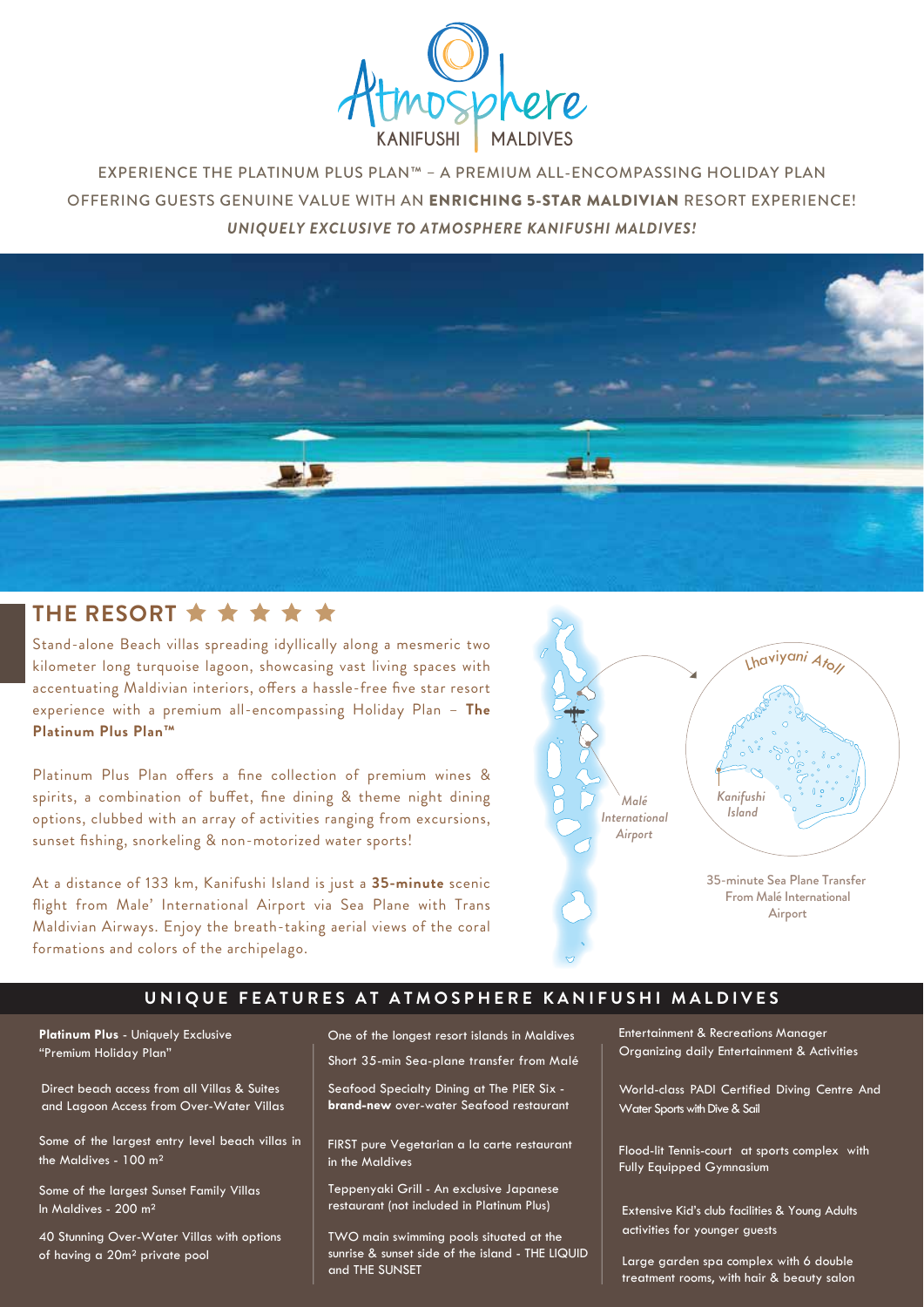# **PLATINUM PLUS™**

The Platinum Plus - Holiday Plan offers a uniquely exclusive all-encompassing holiday experience, whereby enhancing the typical 5-star Maldivian resort experience and going that extra mile... From sumptuous buffets & delectable international cuisine to a selection of premium brands of spirits, a great collection of wines from world-over, an unlimited variety of exotic cocktails, together with an array of activities, excursions & adventure, making your stay a fun-filled & hassle-free tropical beach holiday experience!



# **PLATINUM PLUS - WHAT IS INCLUDED?**

#### *AT ARRIVAL & DEPARTURE*

- Atmosphere Team to escort all arriving & departing guests
- **COMPLIMENTARY** access to Lounge services *(Refreshments, Wi-Fi access & other services)* at Seaplane Terminal at Malé International Airport **ON ARRIVAL**

#### *DINING EXPERIENCES*

- **BREAKFAST, LUNCH & DINNER** served at **THE SPICE** our main restaurant; combination of sumptuous buffet, live cooking stations, theme nights & grill
- At **THE LIQUID** and **THE SUNSET**; Selection of snacks during the day, **Fish & Chips daily from** *17:00-19:00 HRS*
- À la carte Lunch Menu served at **THE SUNSET** Pool Bar
- Selection of Shisha, Moroccan Tea & Coffee at Marrakech *(Daily from 18:00 -23:00 HRS)*
- **JUST VEG** Serving pure vegetarian cuisine a First in Maldives! *(Open for Lunch & Dinner on pre-booking)*
- **ONE** à la carte Fine-dining experience per guest during stay at the following Specialty Restaurant with **MINIMUM FOUR NIGHT** stay:
	- **THE SUNSET**

*(Open for Dinner on pre-booking for BEACH VILLA categories) \*\* EXCEPT on Wednesday when there is a White Beach BBQ (on pre-booking as per eligibility)*

• **PIER SIX**

*(Open for Lunch & Dinner on pre-booking for WATER VILLA categories) \*\*All Water Villa categories bookings including split stay with at least 4 nights stay can ONLY dine at PIER Six*

- *\*\* The à la carte dining experience is based on availability \*\* ELIGIBILITY for additional fine dining experience is*
- *for EVERY 7 nights stay*
- **\*\*SPLIT Stay entitlement:**

 *THE SUNSET IF with 2 nights Beach + 2 nights Water villa categories stay THE SUNSET or PIER SIX IF with 4 nights Beach + 4 nights Water villa categories stay*

 *PIER SIX with at least 4 nights stay in Water villa categories*

#### *BEVERAGES*

- $\mathcal{L}_{\mathcal{A}}$ Premium brands of spirits, beer & liqueurs available at : **THE SPICE, THE LIQUID, THE SUNSET** & **JUST VEG**
- $\Box$ **UNLIMITED COCKTAILS & MOCKTAILS,**  signature drinks, various juices, soft drinks, mineral water, selection of tea & coffee available from the *Platinum Plus Cocktails, Spirits & Beer Menu*
- Wide selection of **PREMIUM WINES** from world-over & bubbles from the *Platinum Plus Wine Menu*

#### *ACTIVITIES & ADVENTURE*

- $\Box$ Music & DJ Night daily
- Sunset fishing **ONCE** per stay *(weather permitting)*
- **ONE** complimentary excursion per guest from a selection of Excursions per stay *(weather permitting)*
- $\overline{\mathcal{L}}$ Daily organized activities for Children and Young Adults at **THE KID'S CLUB**
- Access to **THE CLUB HOUSE** Sports & Recreation Centre; flood lit tennis court, fully equipped gymnasium outdoor and indoor recreational activities
- **COMPLIMENTARY** selection of non-motorized water sports with **DIVE & SAIL** – Windsurf board & sail, Catamaran, Canoe, Stand-up paddle board provided on rent
- **COMPLIMENTARY** snorkelling equipment for every guest during stay
- **UNLIMITED** snorkelling excursions during stay **TWO** Snorkelling excursions per day *(weather permitting)* arranged every day of the week to a selection of snorkelling sites - *(Shuttle Times: 09:30hrs / 14:30hrs)*
- Various other activities on **Weekly & Seasonal basis**  $\Box$

#### *OTHER SERVICES*

- $\overline{\phantom{a}}$ In villa minibar stocked with beer/wine/soft drinks & a selection of snacks – **replenished TWICE DAILY**
- $\overline{\phantom{a}}$ **50% discount on ONE couple's massage** from a selection at Akiri Spa by Mandara
- **I 20% discount on first TWO regular dives per guest** *(Guest must hold a PADI certificate, no discounts applicable if guest does not dive)*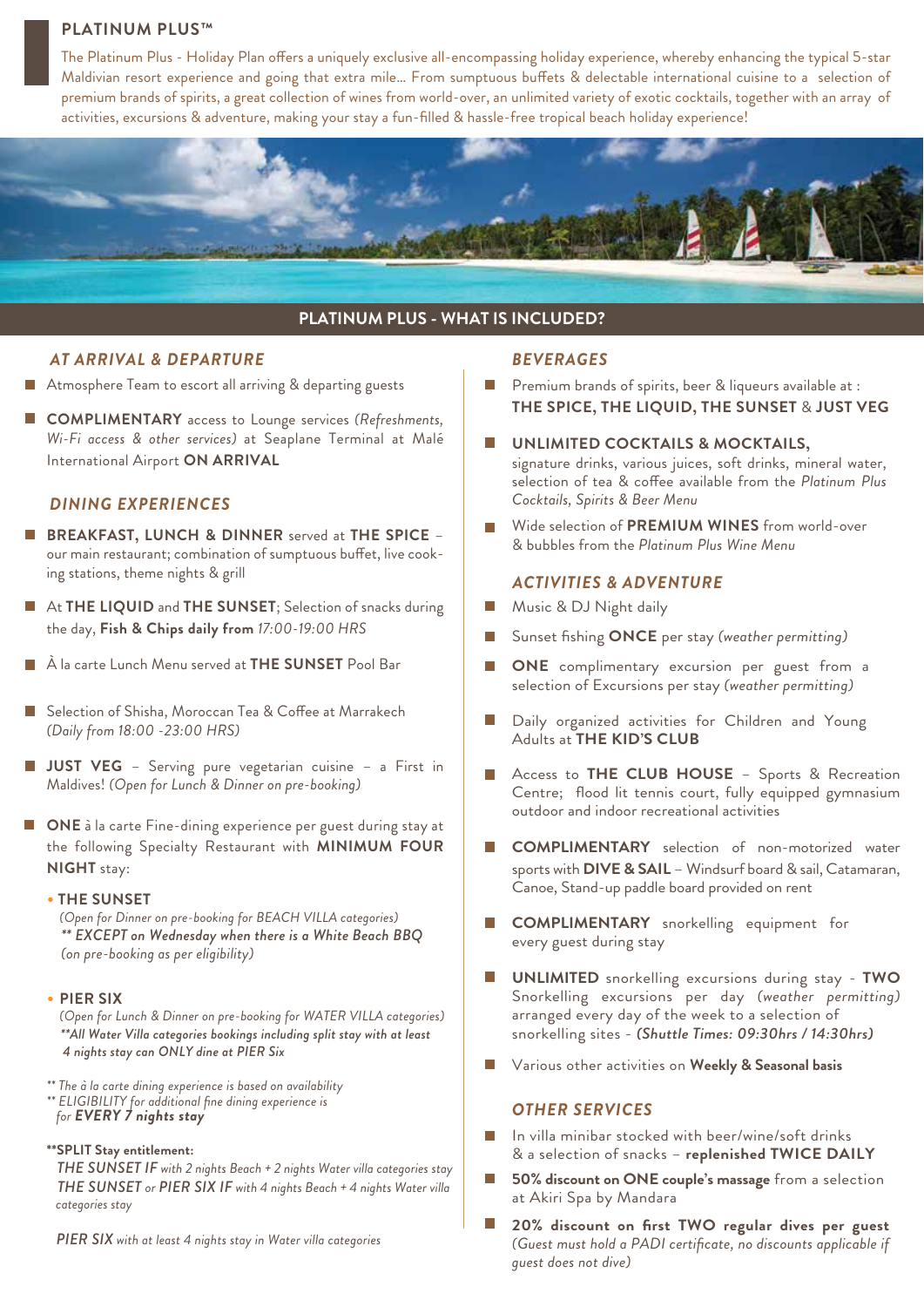#### **ACCOMMODATION -** *172 VILLAS & SUITES*

Atmosphere Kanifushi Maldives offers 172 stand-alone villas and suites. On land, 132 beach-front villas & suites in 4 categories; separated by a few meters of tropical vegtation for guest privacy. All villas have direct access to the pristine white beach and the beautiful turquoise lagoon beyond, whilst being surrounded by some of the tallest coconut trees in the region and lush tropical vegetation.

Stretching out over the Western lagoon of Kanifushi Island are 40 NEW Water Villas . 28 of which come with an option of private pool and guranteed sunset views.

### **SUNSET BEACH VILLAS**

*64 Villas - 100 m²*

Some of the largest entry level beach-front villas in the Maldives. Elegantly designed with guest comfort in mind; high ceilings & open air bathrooms.

The sunset beach villas are nestled along the long stretch of beach with each individual villa having direct beach access just few meters in front of their large open air veranda. Ideal for honeymoon couples.

#### **SUNSET FAMILY VILLAS** *18 Villas - 200 m²*

18-sets of interconnecting Beach Villas provide with separate outdoor access prove ideal for guests holidaying with families.

The sunset family villas boast a larger combination of indoor & outdoor space than the stand-alone sunset beach villas, as well as being located closer to the main restaurant and sports complex and kid's club for guest convenience.

### **FACILITIES & FEATURES** *Sunset Beach Villas • Sunset Family Villas*

Queen Sized Bed | Over-sized Day Bed | Direct Beach Access | Private Outdoor Areas | Bathroom Amenities Hair Dryer | Bathrobes | Separate Shower & Whirlpool Bathtub | Outdoor Deck & Sun Loungers | In-Room Safe | Air Conditioner | Ceiling fan | Tea & Coffee Facilities Free Wi-Fi | In-Villa Mini Bar | Flat Screen TV & Sound System

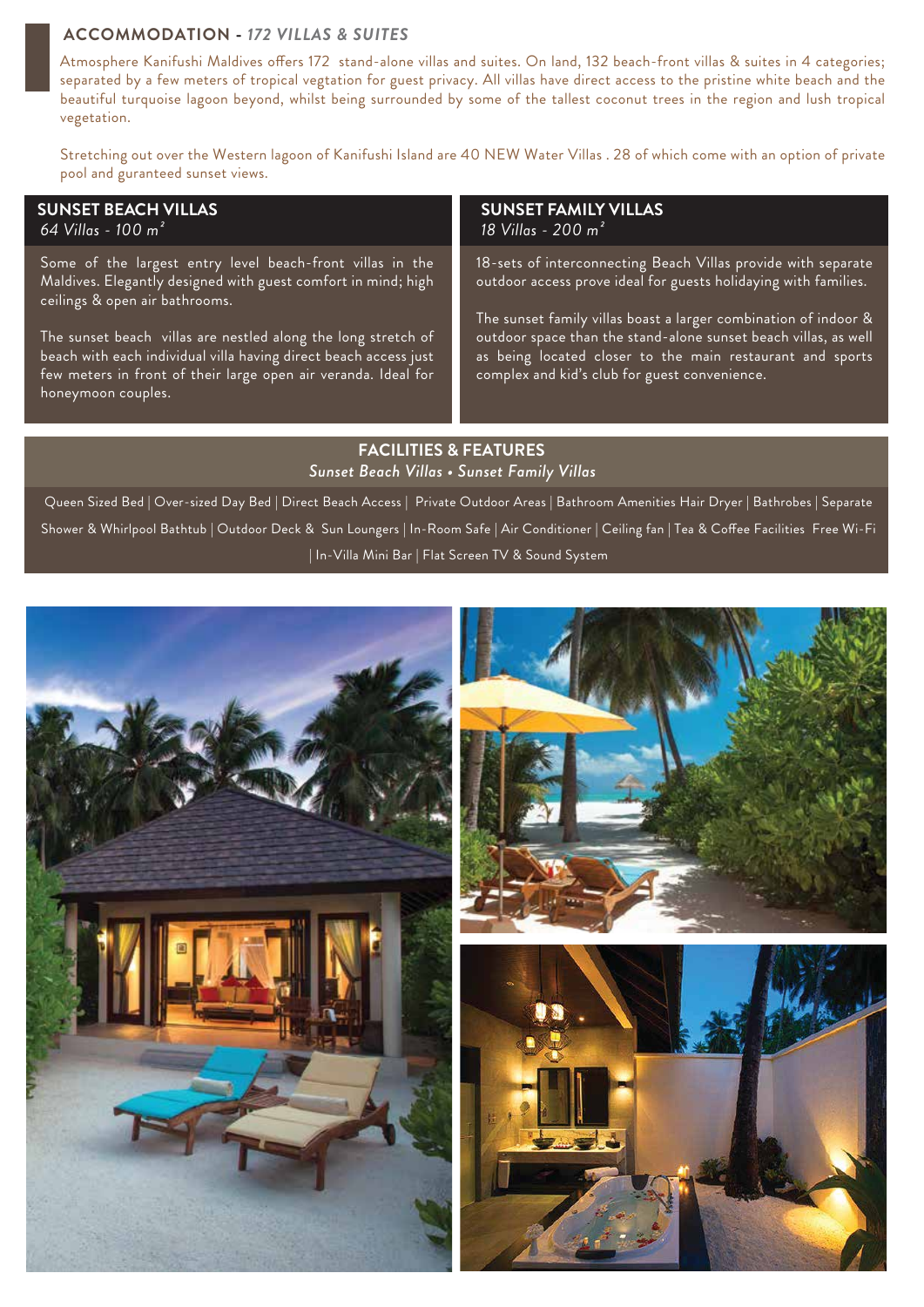#### **SUNSET JUNIOR SUITES** *40 Villas - 132 m²*

Occupying some of the best beach front locations on the island, these spacious & luxurious suites cover a span of 132  $m^2$  just a few feet from the beach line.

With outdoor areas and an open air veranda overlooking the beach, with comfortable beach loungers & spacious exteriors. Each individual suite comes with direct beach access, boasting some of the best sunset views at dusk.

The Junior Suites showcase feature wood and stone flooring, open-air bathrooms & private outdoor areas. Spacious bathrooms are fitted with a whirlpool bath tub and shower area.

# *EXCLUSIVE SERVICES:*

- Direct Check-In at Villa
- Welcome bottle of Sparkling Wine in the suite with canapés
- Daily refreshed Fruit Basket
- 2 wine bottles of your choice: 1 White & 1 Red *(from the Platinum Plus Wine Menu - refilled daily)*
- Additional 2 bottles of preferred alcohol brands of your choice *(From the Platinum Plus Spirits Menu)*

# **FACILITIES & FEATURES**

*Sunset Junior Suites*

Queen Sized Bed | Over-sized Day Bed | Direct Beach Access | Private Outdoor Areas | Bathroom Amenities Hair Dryer | Bathrobes | Separate Shower & Whirlpool Bathtub | Outdoor Deck & Sun Loungers | In-Room Safe | Air Conditioner | Ceiling fan Tea & Coffee Facilities Free Wi-Fi | In-Villa Mini Bar | 40" Flat Screen TV & Sound System | Portable Wine Cooler





# **SUNSET POOL VILLAS** *10 Villas - 192 m²*

Located at the northern-most tip of the island allowing for space and exclusivity, the sunset pool villas offer exclusivity and truly are a cut above the rest offering the best and most luxurious beach front holiday living experience!

With an expansive outdoor private area, including a large veranda - each individual villa has a private pool of  $30 \text{ m}^2$  complete with sun loungers. In addition to the above, the villa provides direct beach access overlooking the lagoon of Kanifushi Island. Guest staying in these villas are eligible for special services and inclusions on top of the Platinum Plus Plan.

# *EXCLUSIVE SERVICES:*

- Direct Check-in At Villa
- Welcome bottle of champagne in the villa with canapés
- 2 wine bottles of your choice: 1 White & 1 Red *(from the Platinum Plus Wine Menu - refilled daily)*
- Additional 2 bottles of preferred alcohol brands of your choice *(From the Platinum Plus Spirits Menu)*
- Butler service (4 butlers per 10 villas)
- Dedicated buggy service for villa segment
- Early morning muffin service (Until 08:00am) : with freshly brewed coffee/tea and fresh orange juice
- A la Carte Breakfast served at THE SUNSET *(Optional - 07:30-09:30am)*
- Complimentary dining at sunset specialty restaurant *(available on all days during stay)*

#### *Sunset Pool Villas* **FACILITIES & FEATURES**

Queen Sized Bed | Over-sized Day Bed | Direct Beach Access | Private Outdoor Areas | Bathroom Amenities Hair Dryer | Bathrobes | Separate Shower & Whirlpool Bathtub | Outdoor Deck & Sun Loungers | In-Room Safe | Air Conditioner | Ceiling fan Tea & Coffee Facilities Free Wi-Fi | In-Villa Mini Bar | 42" Flat Screen TV & Sound System | Portable Wine Cooler

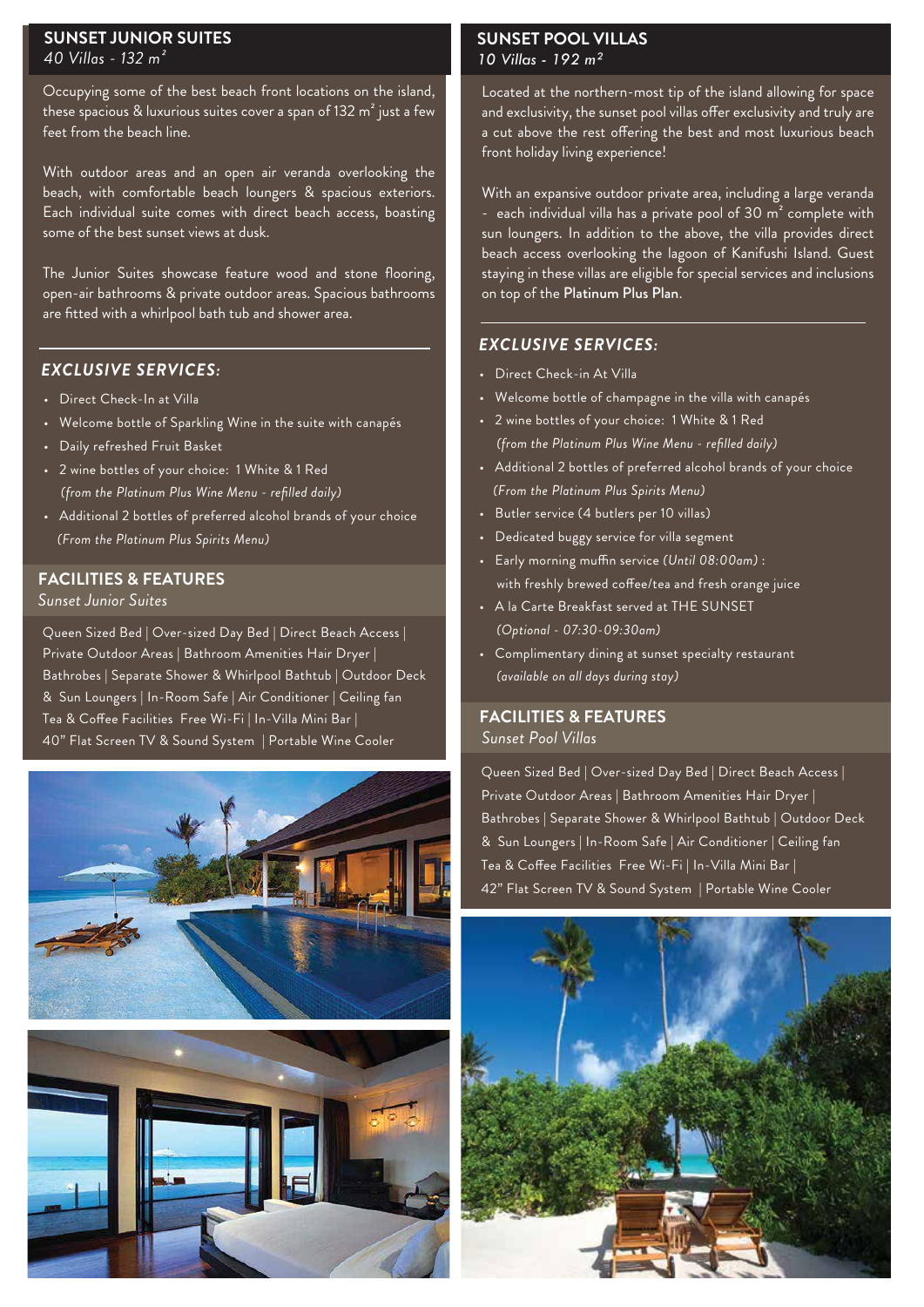#### **WATER VILLAS**  *12 Villas - 105 m²*

Perched over a stunning turquoise Western lagoon if Kanifushi Island, these water villas offer an elegant retreat close to nature and the sea itself. Carefully curated interiors offer lush amenities, cosy furnishing and indulgent touches.

Wake up to uninterrupted ocean vistas, lounge on your private wooden sundeck and dip into the lagoon to explore the fascinating underwater world.

# **SUNSET WATER VILLAS WITH POOL**

*28 Villas - 125 m²*

Stretching along the northern end of the island, these indulgent villas offer ultimate overwater luxury, with contemporary interiors, expansive ocean views, a luxurious bathroom and world class amenities.

Enjoy the outdoors on the wooden deck with a generous 20  $m<sup>2</sup>$ private pool, relaxing loungers and a crystal-clear lagoon available for a dip anytime

#### **EXCLUSIVE SERVICES**

*Sunset Water Villas with Private Pool*

# *EXCLUSIVE SERVICES:*

- Direct Check-In at Villa
- Welcome bottle of Sparkling Wine in the suite with canapés
- Daily refreshed Fruit Basket
- 2 wine bottles of your choice: 1 White & 1 Red *(from the Platinum Plus Wine Menu - refilled daily)*
- Additional 2 bottles of preferred alcohol brands of your choice *(From the Platinum Plus Spirits Menu)*

#### *Water Villas & Sunset Water Villas with Pool* **FACILITIES & FEATURES**

Queen Sized Bed | Over-sized Day Bed | Direct Lagoon Access Bathroom Amenities | Hair Dryer | Bathrobes | Separate Shower & Bathtub | Outdoor Deck & Sun Loungers | In-Room Safe | Air Conditioner | Ceiling fan | Tea & Coffee Facilities | Free Wi-Fi In-Villa Mini Bar | 42" Flat Screen TV & Sound System

# **ROOM SHARING POLICY**

**SUNSET BEACH VILLA** *- 64 UNITS (100 m²)* 2 Adults + 2 Children Or 3 Adults + 1 Child

**SUNSET FAMILY VILLA** *– 18 UNITS (200 m²)* 2 Adults + 4 Children Or 4 Adults + 2 Children Or 3 Adults + 3 Children

**SUNSET JUNIOR SUITE** *– 40 UNITS (132 m²)*  2 Adults + 2 Children Or 3 Adults + 1 Child

**SUNSET POOL VILLA** *– 10 UNITS (192 m²)* 2 Adults + 2 Children Or 3 Adults + 1 Child

**WATER VILLA** *– 12 UNITS (105 m²)* 2 Adults + 2 Children Or 3 Adults + 1 Child

**SUNSET WATER VILLA WITH POOL** *– 28 UNITS (105 m²)* 2 Adults + 2 Children Or 3 Adults + 1 Child







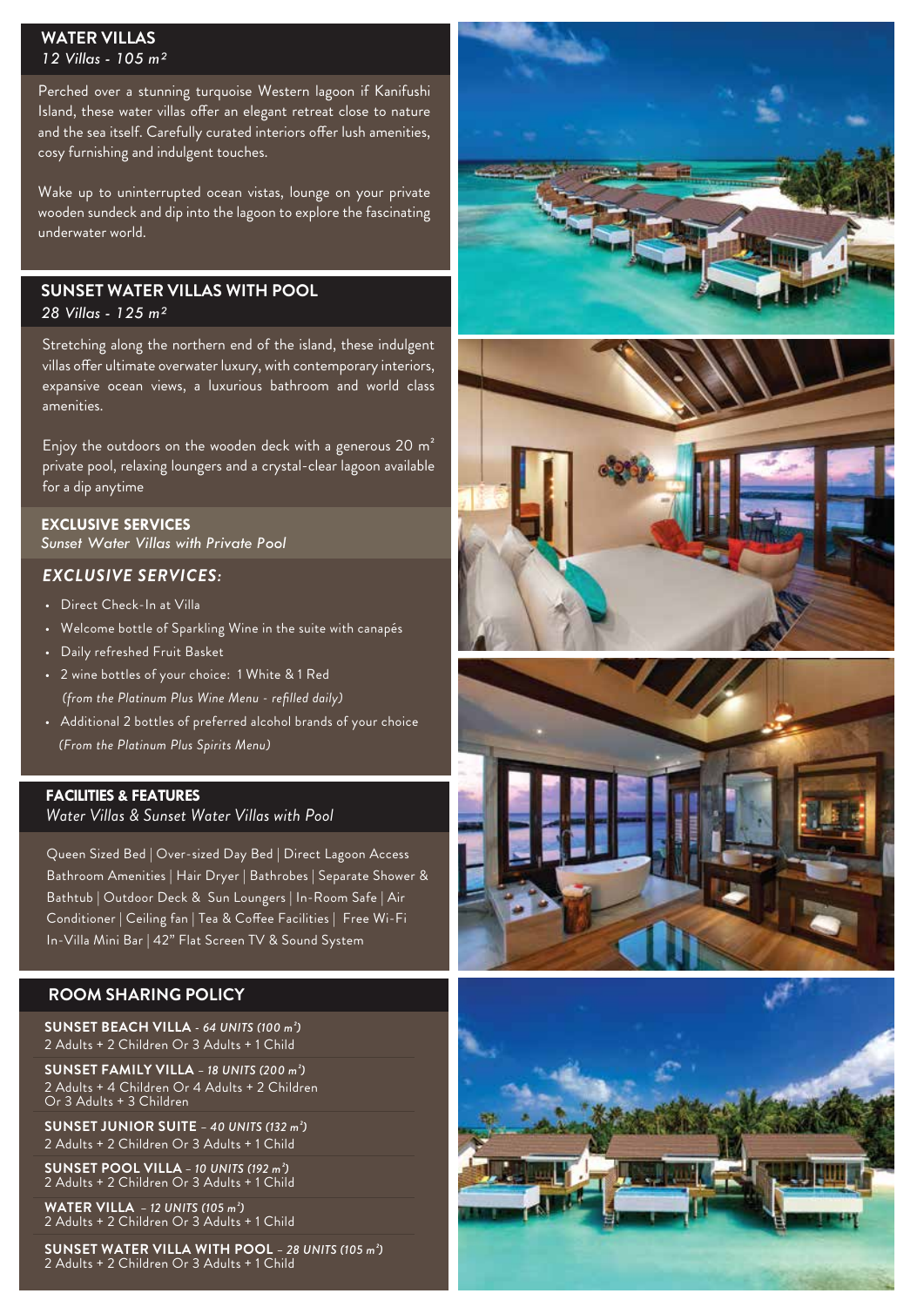# **RESTAURANTS, OUTLETS & ACTIVITIES**

At Atmosphere Kanifushi Maldives boasts a variety of outlets and guest outlets; each with its individual vibe and atmosphere – from chilling at either of the pool bars, trying out unique flavours at our restauarants, playing a doubles game of tennis or spending the afternoon pampering yourself at Akiri Spa.

#### *THE SPICE*

Our all-day dining restaurant serves a wide variety of cuisine; from buffet style and live cooking stations & grill. The restaurant will serve all wines, spirits, beer as per the Platinum Plus Plan, and hosts theme nights during the week.

**Breakfast:** *07:00hrs - 10:30hrs* **Lunch:** *12:00hrs - 14:30hrs*  **Dinner** *19:00hrs - 22:00hrs*

# *THE LIQUID*

Serving an array of of signature cocktails, premium beverage, with a wide selection of wines from world-over.

**Opening Hours:** *09:00hrs - 01:00hrs*

#### *THE SUNSET*

Boasts stunning lagoon views from our **ADULTS ONLY** pool at the other end of the island; during the day with our Specialty Restaurant in the evenings, serving specialty fusion cooking with Asian & Mediterranean style cuisine.

**Day-Time Pool Hours:** *09:00hrs - 19:00hrs* **Speciality Dining:** *19:00hrs - 22:30hrs*

#### *JUST VEG*

Redefining contemporary non-meat cuisine. Our talented chefs experiment with original flavour combinations to delight guests with high quality gourmet vegetarian cuisine.

**Lunch:** *12:30hrs - 14:30hrs* **Dinner:** *19:00hrs - 22:30hrs*

### *PIER SIX*

A large over-water dining complex houses our newest specialty seafood restaurant with stunning sea views. Offering an array of signature seafood dishes paired with exempliary service.

**Lunch:** *12:30hrs - 14:30hrs*

**Dinner:** *19:00hrs - 22:30hrs*

#### *& TEPPANYAKI GRILL*

The specialty chefs at Teppanyaki Grill restaurant give guests an unforgettable dining experience with a show with authentic Japanese flavours!

#### Dinner - 2 SITTINGS OF 2 HOURS EACH:

*18:30hrs - 20:30hrs* & *20:30hrs-22:30hrs*

#### *CEYLON BLISS*

Sri Lankan Street Style snacks, light meals, and beverage options in the early evenings

**Evenings:** *1700hrs – 2100hrs* 

#### *AKIRI SPA by MANDARA*

The Akiri Spa by Mandara boasts of a spacious relaxation lounge and a spa complex of 6 double treatment rooms – all amidst lush landscaped gardens and views of the eastern South-Eastern coast of the island.

Offering a choice of luxurious health and beauty treatments including Ayurveda therapy, with professional consultation to balance body and mind. Indulge yourself in this holistic experience. The Spa also has a sauna, steam room, jacuzzi. Akiri spa also includes a special hair & beauty salon within the spa complex

#### *DIVE & SAIL*

The resort's **PADI licensed Dive Centre** is run by a multilingual team of professionals. The full allure of Kanifushi exists both under and upon its waters the sea and air are alive with adventure and the key to appreciating these elements of nature lies in the Diving & Water Sports centre by **DIVE & SAIL**

There are several popular dive sites within close proximity including The Shipyard, Anemone Thila, Fushivaru Thila and Alihaa Giri. There are also a number of uncharted areas that the Dive Team are continuously exploring the Water Sports centre includes a variety of motorized and non-motorized activities for guests to choose from!

#### *DAILY ACTIVITIES*

Guests have a wide selection of daily and weekly organized activities specially made for Adults and Young Adults at **THE CLUBHOUSE** - our Sports & Recreation centre. From fitness to adventure, from social activities to competitive sports, available to all guests as part of their Platinum Plus holiday plan!

#### *EXCURSIONS & ADVENTURE*

There are a selection of options of adventure and cultural excursions that take place throughout the week. Including a picnic on uninhabited island, and several visits to local community islands to learn of the local people and their history

#### *DAILY SNORKELING TRIPS*

As with every atoll in the Maldives, Lhavi-yani Atoll has its own unique variety of marine inhabitants and reef formations. As part of our Platinum Plus holidayplan Atmosphere Kanifushi has put together a selection of locations alternated throughout the week to provide daily snorkeling excursions showcasing some of the best spots in the area!

#### *THE KIDS CLUB*

Atmosphere Kanifushi offers a daily activity schedule even for our youngest guests! Our team at **THE KIDS CLUB**  offers fun and adventurous activities and learning experiences for children to enjoy! Babysitting services are available at a charge for children **BELOW 4 years.**